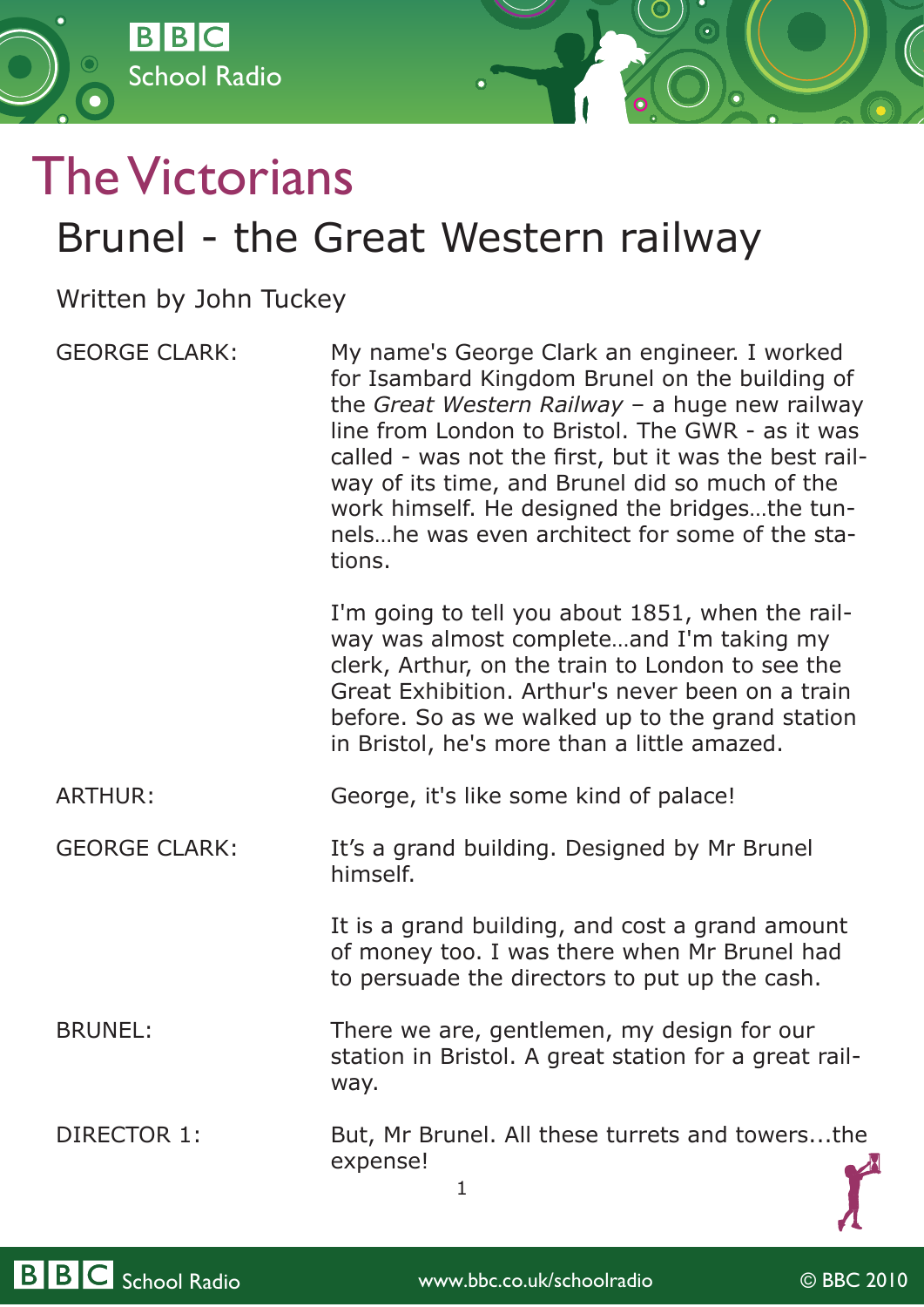

| BRUNEL: | People can travel on an ordinary railway, or they<br>can travel on the Great Western Railway! I have |
|---------|------------------------------------------------------------------------------------------------------|
|         | always said it would be the best railway I never<br>said it would be the cheapest.                   |

- DIRECTOR 2: Indeed not it has already cost us twice as much as you said it would.
- BRUNEL: But think, gentlemen. You have the finest railway in the world. Build this magnificent station, and, as people enter it, they will begin a great experience. That will make them want to travel again, and again. And, they will think, 'The men who run this railway are great men.' That is you, gentlemen!
- GEORGE CLARK: And, not surprisingly, Brunel got the money to build his fine station.

So now, I'm with my clerk – Arthur - and we're on the platform inside that fine station in Bristol, admiring the steam engine.

ARTHUR: Is it supposed to do that? It's not about to explode?

GEORGE CLARK: It's supposed to do that.

ARTHUR: And we're to travel to London on this monster?

- GEORGE CLARK: In a comfortable carriage behind the engine.
- ARTHUR: All the smoke and noise. Is it safe?

GEORGE CLARK: It's very safe, Arthur.

ARTHUR: But what happens to us if we travel so fast? Won't parts of us fall off?

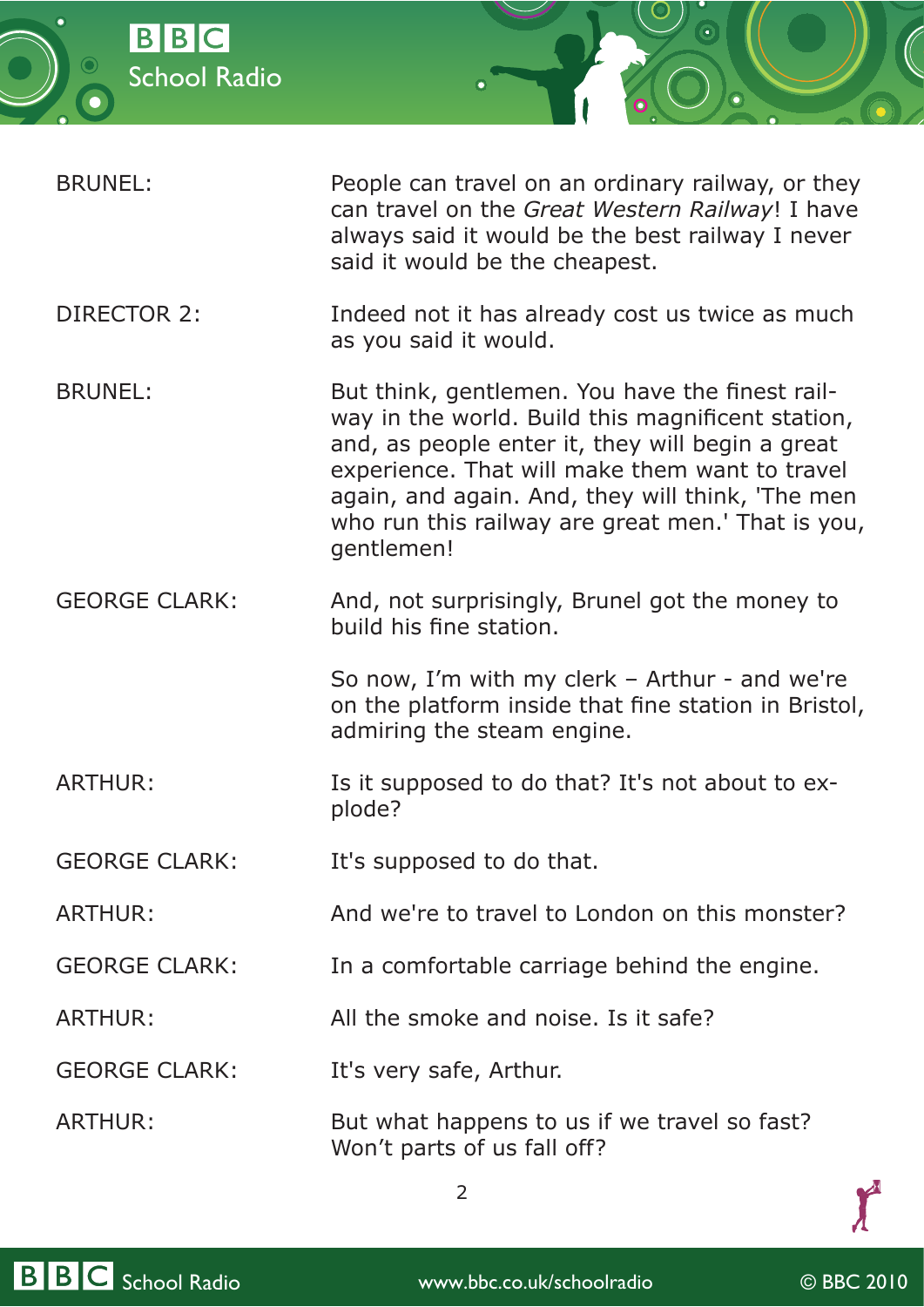

| <b>GEORGE CLARK:</b> | I've been on this train many times. Am I missing |
|----------------------|--------------------------------------------------|
|                      | any parts?                                       |

ARTHUR: Well, no. But I'm still not sure.

GEORGE CLARK: I persuade Arthur to get on the train, and, though he's nervous to start with, the comfort and smoothness of the ride calmed him.

> Now, Arthur we're approaching Maidenhead Bridge, and there's a story about it. Mr Brunel wanted the bridge to be low and flat. So, we built the arches very wide. But, the directors – them as put up the money - got worried about it.

## DIRECTOR 1: Mr Brunel, your bridge at Maidenhead– currently nearing completion here. Is it going to stay up?

BRUNEL: Of course it's going to stay up.

DIRECTOR 1: I mean, when there's the weight of a train on it.

BRUNEL: it is a railway bridge, sir. I've done all my calculations taking into account that trains will be going over it.

DIRECTOR 2: But what if it happens that there are two trains on it at the same time, going in opposite directions?

BRUNEL: My calculations take into account that sometimes, there will be two trains on the bridge at the same time.

DIRECTOR 1: Other bridges have arches that wide?

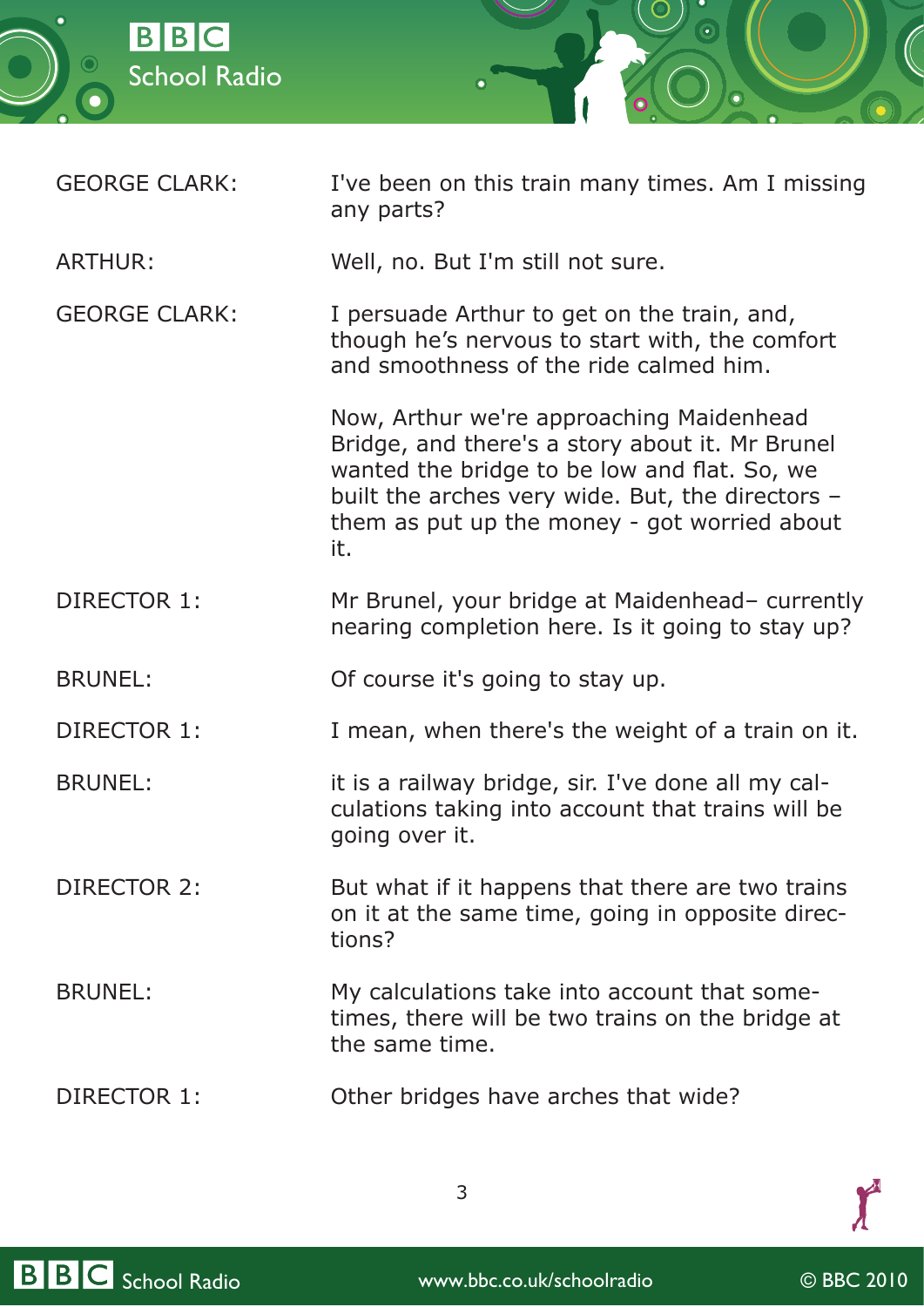



| <b>BRUNEL:</b>       | No, gentlemen, these are the widest arches that<br>have ever been built anyway in the world!                                                                                                                                      |
|----------------------|-----------------------------------------------------------------------------------------------------------------------------------------------------------------------------------------------------------------------------------|
| <b>DIRECTOR 2:</b>   | Well, there you are! How can you can say it's<br>safe if no one's ever done it before.                                                                                                                                            |
| <b>BRUNEL:</b>       | But, my calculations                                                                                                                                                                                                              |
| DIRECTOR 1:          | Mere pieces of paper!                                                                                                                                                                                                             |
| <b>DIRECTOR 2:</b>   | However, if you leave the wooden scaffolding in<br>place under the arches, it will be secure.                                                                                                                                     |
| <b>BRUNEL:</b>       | But there is no need for scaffoldings!                                                                                                                                                                                            |
| <b>GEORGE CLARK:</b> | You see, Arthur, they'd had to build a scaffold-<br>ing before they could build the bridge, to hold it<br>up until it was finished and the bridge could hold<br>itself up.                                                        |
| <b>ARTHUR:</b>       | So, the bridge is being held up by the scaffold-<br>ing, now.                                                                                                                                                                     |
| <b>GEORGE CLARK:</b> | Oh, no.                                                                                                                                                                                                                           |
| <b>ARTHUR:</b>       | No?                                                                                                                                                                                                                               |
| <b>GEORGE CLARK:</b> | No, Mr Brunel wasn't going to be told what to<br>do, so he got the scaffolding lowered just a<br>little. It still looked as if it was holding the bridge<br>up, but actually, it wasn't. It wasn't touching the<br>bridge at all. |
| <b>ARTHUR:</b>       | So we're going over a bridge that might fall<br>down?                                                                                                                                                                             |



 $\boldsymbol{f}$